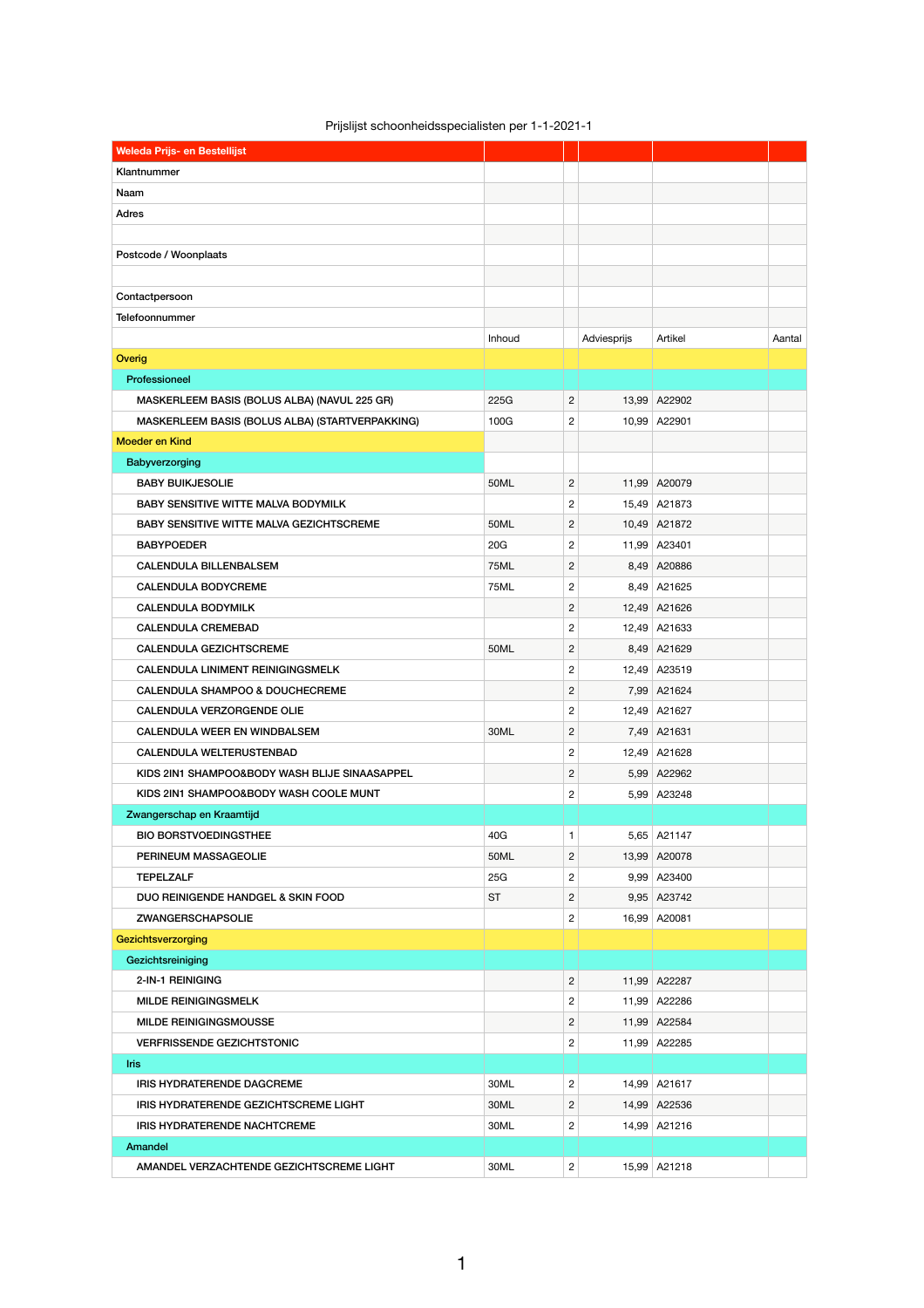| AMANDEL VERZACHTENDE GEZICHTSCREME                       | 30ML        | $\overline{c}$ | 15,99 A21219 |  |
|----------------------------------------------------------|-------------|----------------|--------------|--|
| AMANDEL VERZACHTENDE GEZICHTSOLIE                        | 50ML        | $\overline{2}$ | 16,99 A22540 |  |
| AMANDEL VERZACHTENDE REINIGINGSMELK                      | <b>75ML</b> | $\overline{c}$ | 10,99 A21221 |  |
| <b>Wilde Rozen</b>                                       |             |                |              |  |
| PROF. GEBR. ROSA MOSQUETA 7 DGN VITALISERENDE KUUR (AMP) | 7ST         | $\mathbf{2}$   | 12,99 A22528 |  |
| <b>WILDE ROZEN VITALISERENDE DAGCREME</b>                | 30ML        | 2              | 19,99 A21222 |  |
| WILDE ROZEN VITALISERENDE GEZICHTSCREME LIGHT            | 30ML        | $\overline{c}$ | 19,99 A21224 |  |
| WILDE ROZEN VITALISERENDE NACHTCREME                     | 30ML        | $\overline{c}$ | 19,99 A21223 |  |
| WILDE ROZEN VITALISERENDE OOGCONTOURCREME                | 10ML        | 2              | 20,99 A21225 |  |
| Granaatappel                                             |             |                |              |  |
| <b>GRANAATAPPEL VERSTEVIGEND SERUM</b>                   | 30ML        | $\overline{2}$ | 27,99 A21230 |  |
| <b>GRANAATAPPEL VERSTEVIGENDE DAGCREME</b>               | 30ML        | $\overline{2}$ | 24,99 A21228 |  |
| <b>GRANAATAPPEL VERSTEVIGENDE GEZICHTSOLIE</b>           | 30ML        | 2              | 27,99 A23171 |  |
| <b>GRANAATAPPEL VERSTEVIGENDE NACHTCREME</b>             | 30ML        | $\overline{c}$ | 24,99 A21229 |  |
| <b>GRANAATAPPEL VERSTEVIGENDE OOGCONTOURCREME</b>        | 10ML        | 2              | 23,99 A21231 |  |
| <b>Evening Primrose</b>                                  |             |                |              |  |
| EVENING PRIMROSE VERSTERKEND SERUM                       | 30ML        | $\overline{c}$ | 29,99 A22340 |  |
| EVENING PRIMROSE VERSTERKENDE DAGCREME                   | 30ML        | $\overline{c}$ | 26,99 A22337 |  |
| EVENING PRIMROSE VERSTERKENDE NACHTCREME                 | 30ML        | 2              | 26,99 A22338 |  |
| EVENING PRIMROSE VERSTERKENDE OOG- EN LIPCONTOURCREME    | 10ML        | 2              | 27,99 A22339 |  |
| Zuiverende Gezichtsverzorging                            |             |                |              |  |
| <b>WILG CONCEALER</b>                                    | 10ML        | $\overline{2}$ | 15,49 A23236 |  |
| <b>WILG SOS ANTI-PUISTJES GEL</b>                        | 10ML        | 2              | 15,49 A22859 |  |
| WILG ZUIVERENDE GEZICHTSCREME LIGHT                      | 30ML        | 2              | 15,49 A22860 |  |
| WILG ZUIVERENDE REINIGINGSGEL                            |             | 2              | 10,49 A22858 |  |
| <b>Speciale Gezichtsverzorging</b>                       |             |                |              |  |
| <b>COLD CREAM</b>                                        | 30ML        | $\overline{c}$ | 12,49 A22535 |  |
| <b>EVERON LIPPENBALSEM</b>                               | 4,8G        | 2              | 4,99 A21097  |  |
| <b>SKIN FOOD LIP BALM</b>                                | 8ML         | 2              | 4,99 A23056  |  |
| <b>Vijgencactus</b>                                      |             |                |              |  |
| VIJGENCACTUS 24H HYDRATERENDE GEZICHTSCREME LIGHT        | 30ML        | $\mathbf{2}$   | 13,99 A23364 |  |
| VIJGENCACTUS 24H HYDRATERENDE GEZICHTSCREME              | 30ML        | 2              | 13,99 A23363 |  |
| <b>VIJGENCACTUS HYDRATERENDE GEZICHTSSPRAY</b>           |             | 2              | 11,49 A23366 |  |
| <b>VIJGENCACTUS HYDRATERENDE OOGGEL</b>                  | 10ML        | 2              | 14,99 A23365 |  |
| <b>Hand en Body</b>                                      |             |                |              |  |
| Huid en Massageolien                                     |             |                |              |  |
| <b>ARNICA SPORT MASSAGEOLIE</b>                          |             | $\overline{c}$ | 12,99 A20235 |  |
| <b>ARNICA SPORT MASSAGEOLIE</b>                          |             | $\overline{c}$ | 19,99 A20007 |  |
| BERKEN ANTI CELLULITE OLIE                               |             | 2              | 18,99 A20785 |  |
| <b>CALENDULA MASSAGEOLIE</b>                             |             | 2              | 12,99 A21880 |  |
| <b>CITRUS VERFRISSENDE BODY OLIE</b>                     |             | 2              | 15,99 A20231 |  |
| DUINDOORN VITALISERENDE BODY OLIE                        |             | 2              | 15,99 A20118 |  |
| EVENING PRIMROSE VERSTEVIGENDE BODY OLIE                 |             | $\overline{c}$ | 19,99 A22335 |  |
| <b>GRANAATAPPEL REGENERERENDE BODY OLIE</b>              |             | 2              | 19,99 A21148 |  |
| LAVENDEL ONTSPANNENDE BODY OLIE                          |             | 2              | 15,99 A20117 |  |
| <b>VERZORGENDE MASSAGEOLIE</b>                           |             | 2              | 26,48 A23311 |  |
| <b>VOEDENDE MASSAGEOLIE</b>                              |             | 2              | 26,48 A23310 |  |
| WILDE ROZEN HARMONISERENDE BODY OLIE                     |             | 2              | 19,99 A20216 |  |
| <b>Bodylotions</b>                                       |             |                |              |  |
| AMANDEL VERZACHTENDE BODYLOTION                          |             | $\overline{c}$ | 14,99 A22500 |  |
| <b>CITRUS HYDRATERENDE BODYLOTION</b>                    |             | 2              | 14,99 A21377 |  |
| DUINDOORN VOEDENDE BODYLOTION                            |             | 2              | 14,99 A21379 |  |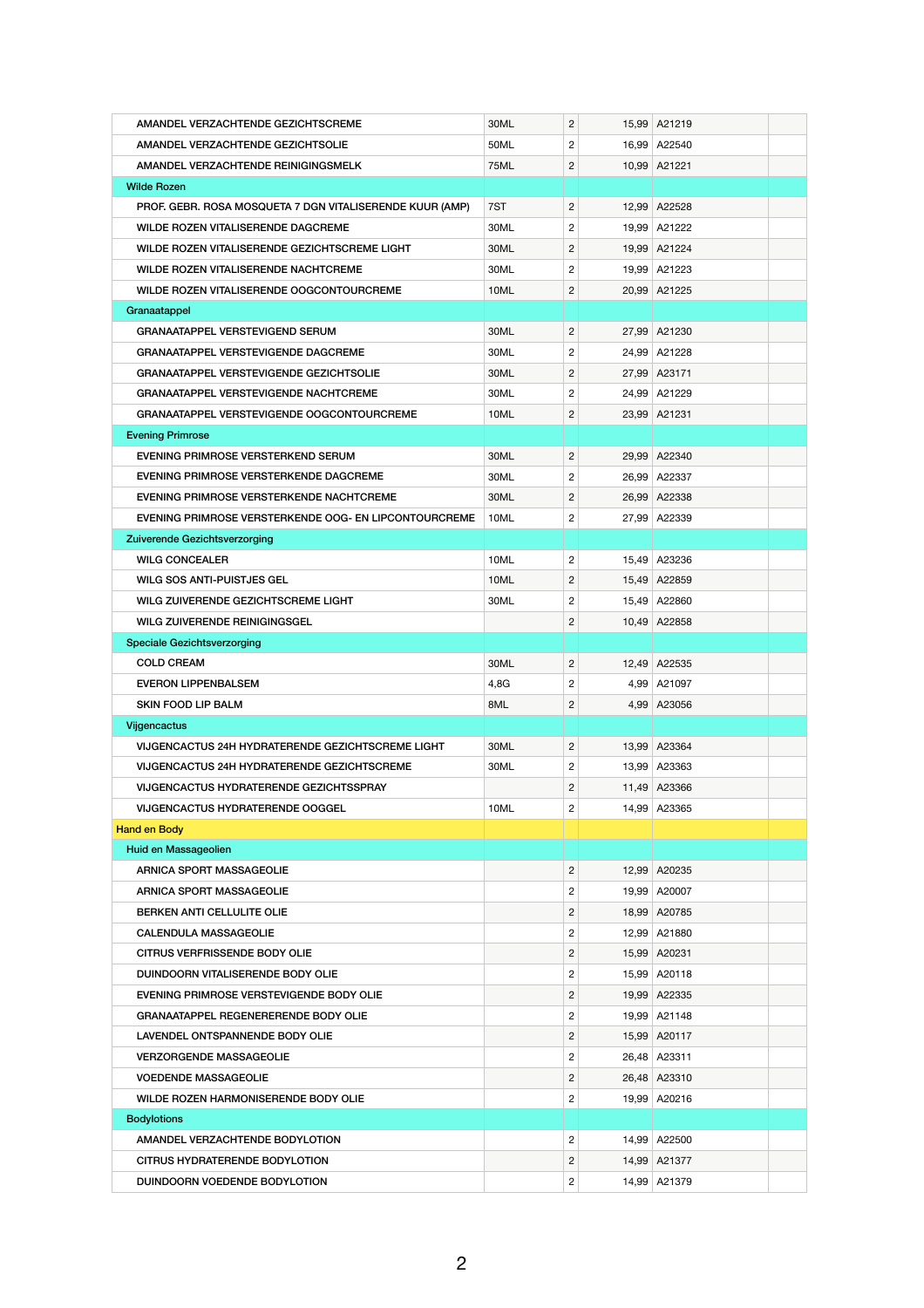| EVENING PRIMROSE VERSTEVIGENDE BODYLOTION                                                   |             | $\overline{c}$                 | 15,99 A22334 |  |
|---------------------------------------------------------------------------------------------|-------------|--------------------------------|--------------|--|
| <b>GRANAATAPPEL REGENERERENDE BODYLOTION</b>                                                |             | $\overline{2}$                 | 15,99 A21380 |  |
| <b>SKIN FOOD BODY BUTTER</b>                                                                |             | $\overline{c}$                 | 13,99 A23055 |  |
| <b>SKIN FOOD BODY BUTTER</b>                                                                |             | $\overline{c}$                 | 13,99 A23578 |  |
| WILDE ROZEN VERWENNENDE BODYLOTION                                                          |             | $\overline{2}$                 | 15,99 A21378 |  |
| Hand en voetverzorging                                                                      |             |                                |              |  |
| AMANDEL VERZACHTENDE HANDCREME                                                              | 50ML        | $\overline{2}$                 | 7,99 A22502  |  |
| <b>CITRUS HAND EN NAGELCREME</b>                                                            | 50ML        | $\overline{2}$                 | 7,99 A22228  |  |
| DUINDOORN VITALISERENDE HANDCREME                                                           | 50ML        | $\overline{c}$                 | 7,99 A20136  |  |
| EVENING PRIMROSE VERSTEVIGENDE HANDCREME                                                    | 50ML        | $\overline{c}$                 | 8,99 A22336  |  |
| <b>GRANAATAPPEL REGENERATIE HANDCREME</b>                                                   | 50ML        | $\overline{c}$                 | 8,99 A21152  |  |
| <b>REINIGENDE HANDGEL 250 ML</b>                                                            |             | $\overline{c}$                 | 8,99 A23706  |  |
| <b>REINIGENDE HANDGEL 80 ML</b>                                                             | 80ML        | $\overline{2}$                 | 4,99 A23705  |  |
| <b>SKIN FOOD LIGHT</b>                                                                      | 30ML        | $\overline{2}$                 | 5,99 A23054  |  |
| <b>SKIN FOOD LIGHT</b>                                                                      | <b>75ML</b> | $\overline{2}$                 | 10,49 A23433 |  |
| <b>SKIN FOOD</b>                                                                            | 30ML        | $\mathbf{2}$                   | 5,99 A22597  |  |
| <b>SKIN FOOD</b>                                                                            | <b>75ML</b> | $\overline{c}$                 | 10,49 A22596 |  |
| <b>VOETBALSEM</b>                                                                           | 75ML        | $\mathbf{2}$                   | 10,99 A21989 |  |
| Zonneproducten                                                                              |             |                                |              |  |
| EDELWEISS ZONNECREME BABY & KIDS / GEVOELIGE HUID SPF50                                     | 50ML        | $\overline{c}$                 | 14,99 A22939 |  |
| <b>EDELWEISS ZONNELOTION BABY &amp; KIDS / GEVOELIGE HUID SPF30</b>                         |             | $\mathbf{2}$                   | 22,99 A22938 |  |
| <b>Bad en Douche</b>                                                                        |             |                                |              |  |
| <b>Badmelken</b>                                                                            |             |                                |              |  |
| <b>ARNICA SPORT BAD</b>                                                                     |             | $\overline{c}$                 | 14,99 A22718 |  |
| LAVENDEL ONTSPANNINGSBAD                                                                    |             | $\overline{c}$                 | 14,99 A22063 |  |
| ROZEMARIJN ACTIVERINGSBAD                                                                   |             | $\mathbf{2}$                   | 14,99 A22050 |  |
| <b>WILDE ROZEN CREMEBAD</b>                                                                 |             | $\overline{c}$                 | 14,99 A22051 |  |
| ZILVERSPAR VERKWIKKINGSBAD                                                                  |             | $\overline{c}$                 | 14,99 A22049 |  |
| <b>Douchecremes</b>                                                                         |             |                                |              |  |
| ACTIVERENDE DOUCHEGEL VOOR DE MAN                                                           |             | $\overline{c}$                 | 7,99 A22724  |  |
| AMANDEL VERZACHTENDE DOUCHECREME                                                            |             | $\overline{c}$                 | 7,99 A22501  |  |
| <b>ARNICA SPORT DOUCHEGEL</b>                                                               |             | $\overline{2}$                 | 7,99 A22573  |  |
| <b>BERKEN DOUCHEPEELING</b>                                                                 |             | $\mathbf{2}$                   | 9,99 A21018  |  |
| <b>CITRUS VERFRISSENDE DOUCHECREME</b>                                                      |             | $\overline{c}$                 | 7,99 A21020  |  |
| DUINDOORN VITALISERENDE DOUCHECREME                                                         |             | $\overline{2}$                 | 7,99 A20925  |  |
|                                                                                             |             | $\overline{c}$                 | 7,99 A22368  |  |
| EVENING PRIMROSE REVITALISERENDE DOUCHECREME<br><b>GRANAATAPPEL VERZORGENDE DOUCHECREME</b> |             | $\overline{c}$                 | 7,99 A21150  |  |
| LAVENDEL ONTSPANNENDE DOUCHECREME                                                           |             | $\overline{2}$                 | 7,99 A21104  |  |
| WILDE ROZEN HARMONISERENDE DOUCHECREME                                                      |             |                                | 7,99 A20928  |  |
|                                                                                             |             | $\overline{c}$                 |              |  |
| Zepen<br><b>CALENDULA ZEEP</b>                                                              | 100G        | $\mathbf{2}$                   | 7,49 A20000  |  |
| Haarverzorging                                                                              |             |                                |              |  |
| HAVER HERSTELLEND HAARMASKER                                                                |             |                                |              |  |
| <b>HAVER HERSTELLENDE SHAMPOO</b>                                                           |             | $\overline{c}$<br>$\mathbf{2}$ | 13,49 A21587 |  |
|                                                                                             |             |                                | 12,49 A21584 |  |
| <b>HAVER HERSTELLENDE CONDITIONER</b>                                                       |             | $\mathbf{2}$                   | 12,49 A21586 |  |
| PLUIMGIERST MILDE SHAMPOO VOOR FREQUENT GEBRUIK                                             |             | $\overline{c}$                 | 12,49 A21583 |  |
| <b>REVITALISERENDE HAARLOTION</b>                                                           |             | $\overline{c}$                 | 9,99 A22333  |  |
| <b>TARWE STABILISERENDE SHAMPOO</b>                                                         |             | $\mathbf{2}$                   | 12,49 A21585 |  |
| <b>VOEDENDE HAAROLIE</b>                                                                    | 50ML        | $\overline{c}$                 | 9,99 A22329  |  |
| Deodoranten                                                                                 |             |                                |              |  |
| CITRUS 24H ROLL-ON DEODORANT                                                                | 50ML        | $\overline{c}$                 | 6,99 A22893  |  |
| <b>CITRUS DEODORANT</b>                                                                     |             | $\overline{2}$                 | 15,29 A20214 |  |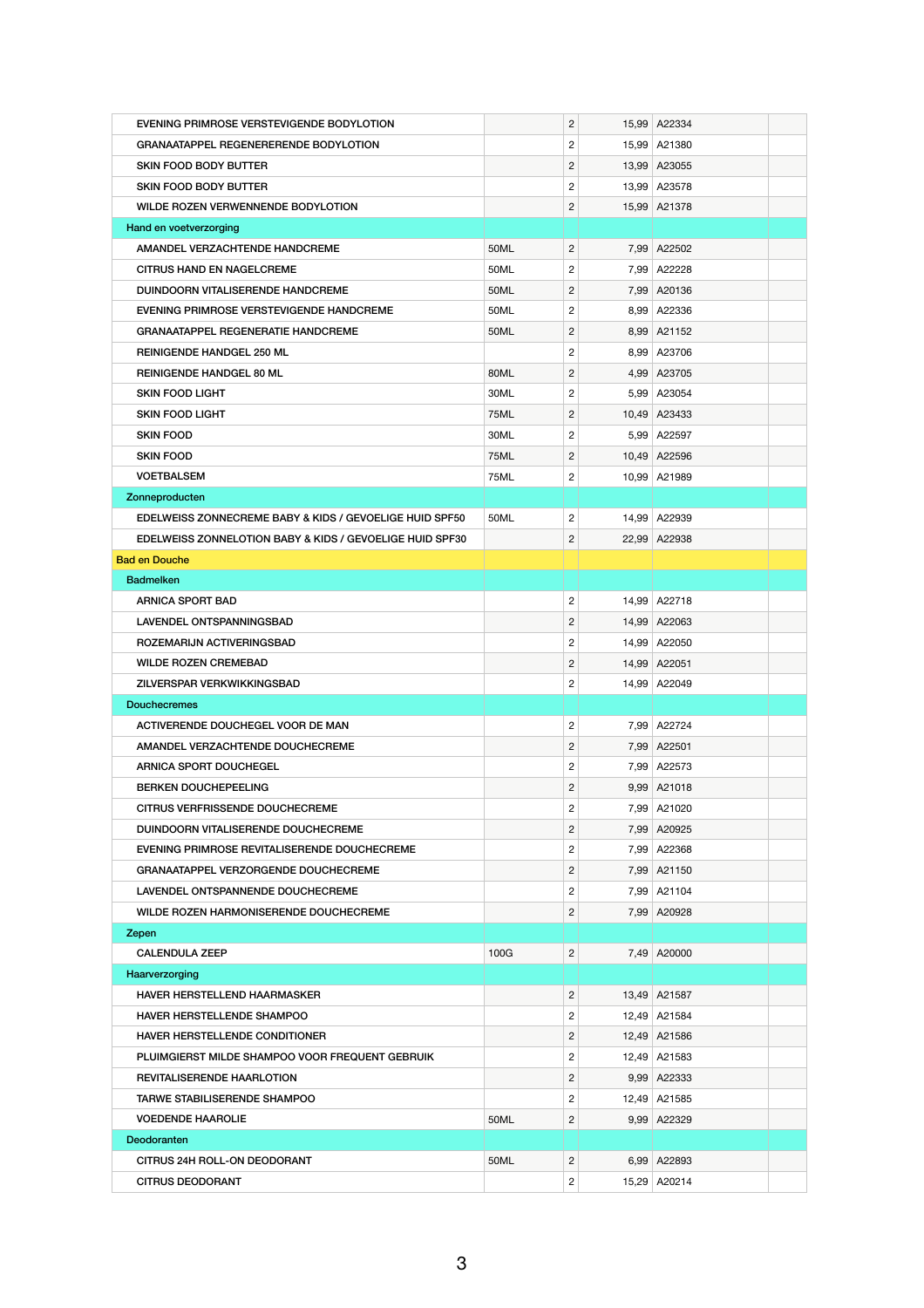| DUINDOORN 24H ROLL-ON DEODORANT                  | 50ML        | $\overline{c}$ | 6,99 A23289     |  |
|--------------------------------------------------|-------------|----------------|-----------------|--|
| <b>GRANAATAPPEL 24H ROLL-ON DEODORANT</b>        | 50ML        | $\overline{c}$ | 6,99 A22928     |  |
| <b>MEN 24H ROLL-ON DEODORANT</b>                 | 50ML        | $\overline{c}$ | 6,99 A22947     |  |
| <b>SALVIA DEODORANT</b>                          |             | $\overline{c}$ | 15,29 A20234    |  |
| <b>WILDE ROZEN DEODORANT</b>                     |             | $\overline{c}$ | 16,99 A20822    |  |
| Manverzorging                                    |             |                |                 |  |
| <b>AFTERSHAVE BALSEM</b>                         |             | $\overline{c}$ | 14,99 A22317    |  |
| HYDRATERENDE CREME VOOR DE MAN                   | 30ML        | $\mathbf{2}$   | 13,99 A22359    |  |
| <b>SCHEERCREME</b>                               | <b>75ML</b> | 2              | 7,49 A20051     |  |
| Mondverzorging                                   |             |                |                 |  |
| <b>CALENDULA TANDPASTA</b>                       | <b>75ML</b> | $\overline{c}$ | 4,99 A20046     |  |
| <b>KINDERTANDPASTA</b>                           | 50ML        | $\overline{c}$ | 4,99 A21541     |  |
| PLANTEN TANDPASTA                                | 75ML        | $\overline{c}$ | 4,99 A22354     |  |
| RATANHIA MONDWATER GECONCENTREERD                | 50ML        | $\overline{c}$ | 7,99 A20033     |  |
| RATANHIA TANDPASTA                               | <b>75ML</b> | $\overline{c}$ | 4,99 A20047     |  |
| <b>SALINE TANDPASTA</b>                          | 75ML        | $\overline{c}$ | 4,99 A20049     |  |
| <b>TANDVLEESBALSEM</b>                           | 30ML        | 2              | 7,99 A20907     |  |
| <b>Elixers</b>                                   |             |                |                 |  |
| <b>BERKEN EXTRACT BIO</b>                        |             | $\mathbf{1}$   | 16,49 A23302    |  |
| <b>DUINDOORN ELIXER BIO</b>                      |             | 1.             | 16,49 A23303    |  |
| <b>Aroma Room Sprays</b>                         |             |                |                 |  |
| <b>ZUIVERENDE ROOM SPRAY FRESH</b>               | 50ML        | $\overline{c}$ | 12,99 A23204    |  |
| <b>ZUIVERENDE ROOM SPRAY RELAX</b>               | 50ML        | $\overline{2}$ | 12,99 A23205    |  |
| ZUIVERENDE ROOM SPRAY VITALITY                   | 50ML        | $\mathbf{2}$   | 12,99 A23206    |  |
| <b>Zelfzorg</b>                                  |             |                |                 |  |
| Ogen                                             |             |                |                 |  |
| OGENTROOST OOGDRUPPELS AMPULLEN                  | <b>10ST</b> | $\overline{c}$ | 9,99 A21121     |  |
| OGENTROOST OOGDRUPPELS AMPULLEN                  | <b>20ST</b> | $\overline{c}$ | 14,49 A22572    |  |
| OGENTROOST OOGDRUPPELS FLESJE                    | 10ML        | $\mathbf{2}$   | 9,99 A20976     |  |
| VISIODORON MALVA OOGDRUPPELS AMPULLEN 10 x 0,4ML | <b>10ST</b> | $\mathbf{2}$   | 8,99 A22530     |  |
| <b>Huid</b>                                      |             |                |                 |  |
| <b>CALENDULA SPRAY</b>                           | 30ML        | $\overline{c}$ | 8,99 A20569     |  |
| <b>CALENDULA ZALF/POMMADE</b>                    | 25G         | 2              | 7,99 A20692     |  |
| <b>DERMALOTION</b>                               | 50ML        | $\overline{c}$ | 8,99 A21612     |  |
| <b>URTICA GEL (combudoron gel)</b>               | 25G         | $\overline{c}$ | 9,99 A22037     |  |
| URTICA ZALF/POMMADE (combudoron zalf)            | 25G         | $\overline{c}$ | 9,99 A20691     |  |
| <b>WECESIN STROOIPOEDER</b>                      | 20G         | $\overline{c}$ | 11,49 A22666    |  |
| <b>Mobiliteit</b>                                |             |                |                 |  |
| <b>ARNICA GEL</b>                                | 25G         | $\mathbf{2}$   | 9,99 A20527     |  |
| <b>ARNICA SPIERBALSEM</b>                        | 25G         | $\overline{c}$ | 11,49 A23444    |  |
| <b>ARNICA SPORT GEL</b>                          | 25G         | $\overline{c}$ | 9,99 A22722     |  |
| <b>ARNICA ZALF/POMMADE</b>                       | 25G         | $\overline{c}$ | 8,99 A20685     |  |
| Luchtwegen & Weerstand                           |             |                |                 |  |
| <b>BIO SALIE KEELSPRAY</b>                       | 20ML        | $\mathbf{1}$   | $9,99$ $A21613$ |  |
| <b>BIO TIJMSIROOP</b>                            |             | 1              | 10,99 A21424    |  |
| <b>GENCYDO NEUSSPRAY</b>                         | 20ML        | $\mathbf{2}$   | 9,99 A21096     |  |
| RHINODORON NEUSSPRAY                             | 20ML        | $\overline{c}$ | 8,99 A20534     |  |
| <b>Spijsvertering</b>                            |             |                |                 |  |
| <b>BALSEMIEKE MELISSEGEEST</b>                   | 50ML        | $\mathbf{1}$   | 12,99 A20515    |  |
| <b>Doorbloeding</b>                              |             |                |                 |  |
| <b>VENADORON VERMOEIDE BENEN GEL</b>             |             | $2 \mid$       | 16,99 A22951    |  |

4